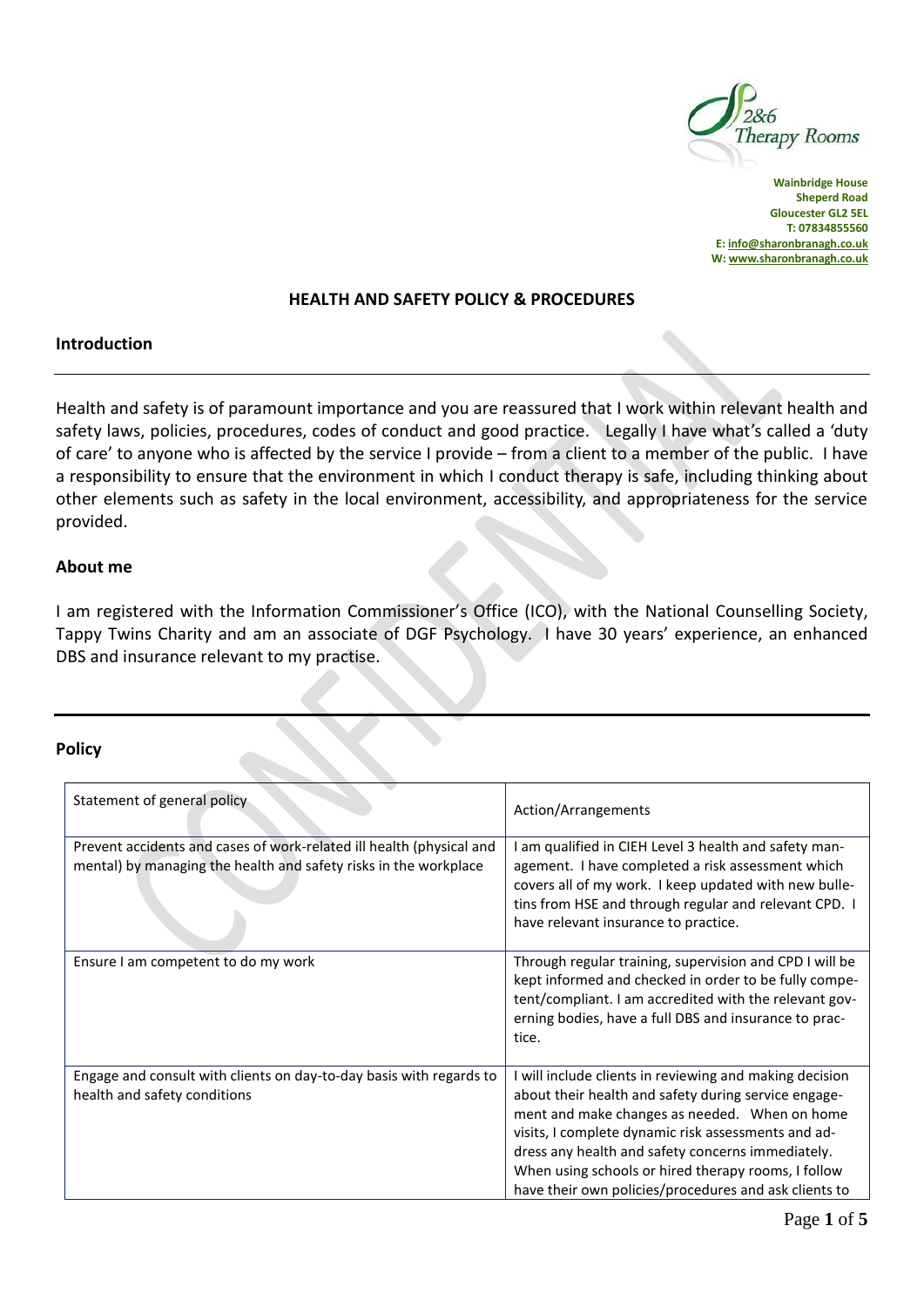|                                                                                                                     | do the same. If I (or my clients) have any concerns<br>these will be reported where necessary. Clients can<br>access school/therapy room policies & procedures on<br>their websites or by asking at reception                                                                                                                                                                                                                                                                                                                                                                                                                                                                                                                                                                                                                                                                                                                        |
|---------------------------------------------------------------------------------------------------------------------|--------------------------------------------------------------------------------------------------------------------------------------------------------------------------------------------------------------------------------------------------------------------------------------------------------------------------------------------------------------------------------------------------------------------------------------------------------------------------------------------------------------------------------------------------------------------------------------------------------------------------------------------------------------------------------------------------------------------------------------------------------------------------------------------------------------------------------------------------------------------------------------------------------------------------------------|
| Implement emergency procedures - evacuation in case of fire or<br>other significant incident.                       | At my office, smoke and carbon monoxide detectors<br>are checked regularly. I ensure exits are clear and not<br>locked for ease of access/escape in case of emergency.<br>My risk assessment details further procedures and is<br>available to clients upon request.<br>When on home visits, I complete a dynamic risk as-<br>sessments and address any health and safety concerns<br>immediately<br>Schools and hired therapy rooms have their own poli-<br>cies/procedures which I follow and I will report any<br>concerns where necessary. Clients are also asked to<br>follow these (they can access school/therapy room<br>policies & procedures on websites or by asking at re-<br>ception)<br>I obtain 'emergency contact' details from all clients<br>and will contact that person (or their GP if relevant)<br>should this be necessary. I have policies and proce-<br>dures on communication, confidentiality and privacy |
| Maintain safe and healthy working conditions, provide and main-<br>tain any equipment used in the course of my work | I have risk assessed working conditions and will ensure<br>all areas accessed by clients are regularly cleaned/<br>serviced and free from hazards. Toilet and handwash-<br>ing facilities are available at all locations I work.<br>Any therapy / school / home visit room provided to me<br>will be left clean/tidy/free from hazards or obstruc-<br>tions.<br>Schools and hired therapy rooms may have their own<br>policies/procedures which I follow and I will report any<br>concerns where necessary. Clients can access<br>school/therapy room policies & procedures on web-<br>sites or by asking at reception                                                                                                                                                                                                                                                                                                               |

# **Procedural Guidelines**

# **1. Setting up appointments**

You can telephone or email me to request an appointment. All sessions are confirmed by email to help me confirm your identity. The first appointment will be either online or at a location where there are other people to avoid lone working until I have assessed suitability. I will only work within my scope of practice and experience and if it might be relevant for me to refer you to other agencies to better meet your needs then I will discuss this with you. By attending /engaging in a session and providing subsequent payment, you agree to all terms as stated below and agree to adhere to the policies and procedures as published on my website.

# **2. Appointments at my office:**

To attend the session you (or the child/young person) will need to be of good enough physical and mental health to attend. It is your responsibility to get to and from the location of the appointment. Upon arrival, you will come through the front gate which (for safety reasons) is not on a spring so will need to be closed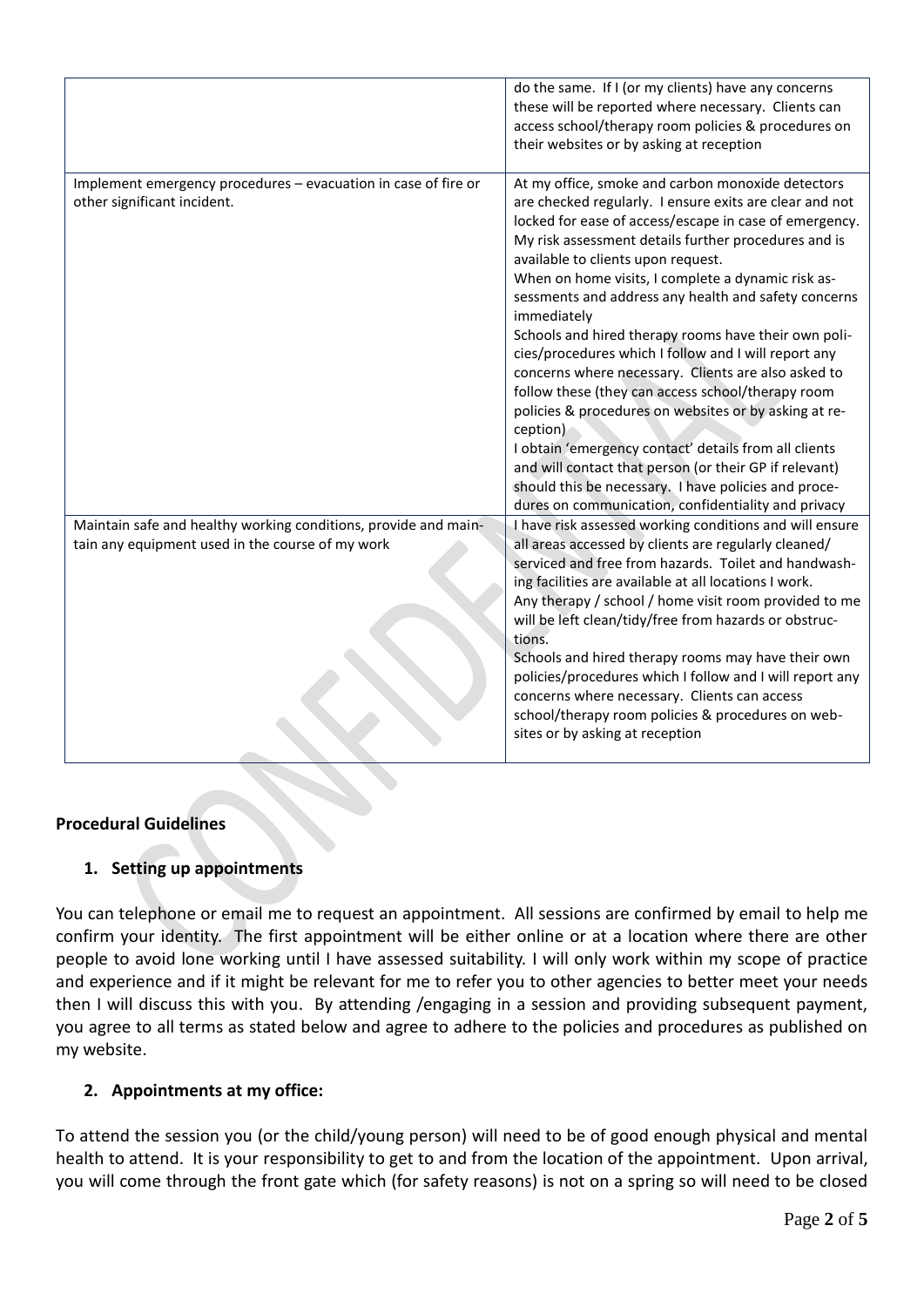behind you. There is a small step to the front door - please let me know before your appointment if you need assistance with mobility (If you require accessible facilities e.g. for wheelchair use, please let me know and your face-to-face appointment can be booked at the therapy rooms where accessible i.e. facilities are provided). There is a separate toilet and handwashing facilities in the reception/hallway area and a place to hang your coat. There is a mat you can wipe your shoes (or take them off if you prefer). I provide fresh/filtered water or a hot drink (please let me know if you have any allergies). My therapy room is on the ground floor and has a selection of seating for you to choose from (ikea style chair, office chair or stool). Lighting and temperature can be adjusted to meet your requirements – just let me know as there is a window that can be opened and heating can be adjusted. Exits are via the front door and the back door (through utility room); in an emergency the window could also be used. Between appointments, I tend to air the room and may use aromatherapy oils, candles or scented sprays (usually organic/natural products where possible) so please let me know if you have any allergies. I have friendly pets (cat who is usually outside during the daytime and a cute puppy) so please let me know if you have an allergy. I will position chairs so we both have easy access to exits. You have the right to leave the room/building at any point and if relevant, I may contact you shortly after to check on your safety. First aid facilities are available (located in the utility cupboard).

# **3. Appointments at rented therapy rooms / schools:**

The responsibility of health and safety when using therapy rooms is that of the manager/owner of the building. The establishment will have their own policies and procedures for health and safety arrangements which should be available either on their website or at the reception desk. I will observe and inform you of any specific arrangements as needed in line with my 'duty of care' to you e.g. we may be required to sign in/out. I will make sure the room allocated has good ventilation, fresh, clean air drawn from outside or a ventilation system, a comfortable working temperature (usually at least 16 degrees C), lighting suitable for the work being carried out, enough space, seating and a clean environment with bins provided for rubbish. If these are not provided, or you are not comfortable with the room, I will ask at reception for them to allocate another space. We should have a safe and private room with chairs positioned chairs so we both have easy access to exit if needed. You can choose to stop the session at any point – just let me know and if relevant, I may contact you shortly after to check on your safety. First aid facilities are locked in the kitchen at the therapy rooms and usually at reception desk (or first aid room) within schools

# **4. Home visit appointments**

During an initial consultation, we will discuss the reasons for home visits and assess risks suitability. Any individual requirements will be discussed and agreed before we meet. Ideally, I like all first appointments to be online or in a building where there are other people around, however if this is not possible then I will complete a dynamic risk assessment on the first visit to your home and would ask that you observe the following;

- I will need a safe parking space which should be negotiated prior to the appointment.
- I will need to be made aware of the exits in case of an emergency.
- Please keep dogs in another room (unless they are super friendly and want a cuddle!).
- We will need a safe and private room that will be free (as far as is reasonably practical) from interruptions.
- Please ensure the room has good ventilation, fresh, clean air drawn from outside or a ventilation system, a comfortable working temperature (usually at least 16 degrees C), lighting suitable for the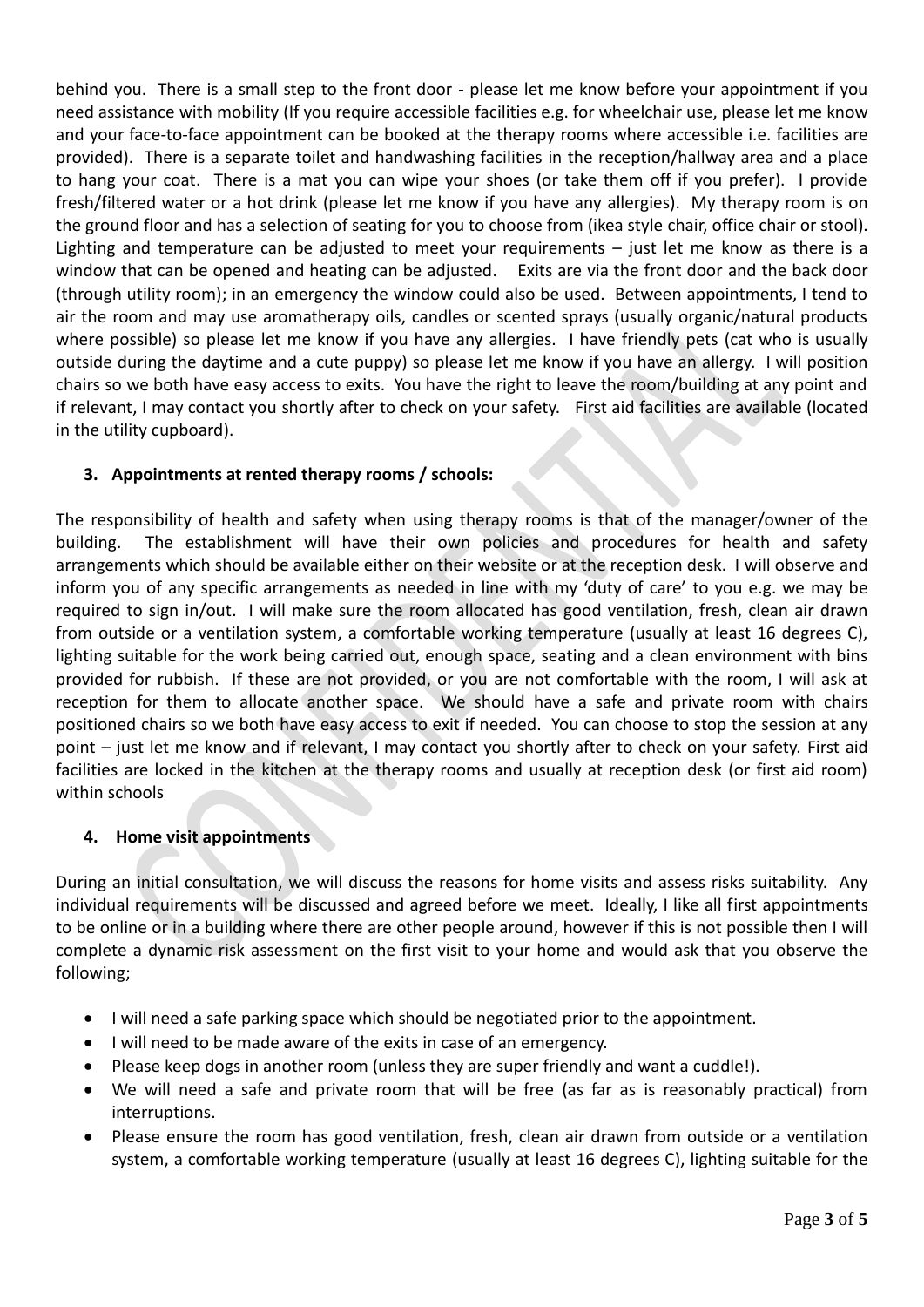work being carried out, enough space, seating and a clean environment with bins provided for rubbish and toilet and handwashing facilities that are in clean working order.

- I will have a first aid kit in my car if you do not have access to one.
- If you'd like to stop the session at any point, just let me know and I will leave.
- Although I like to think I am a 'down to earth person', I am also professional and will keep boundaries and a professional etiquette at all times and I would ask that you do the same. This is important because it creates a mutually respectful atmosphere. Should you say or do anything that is deemed as inappropriate, then I reserve the right to leave your home if at any point I feel unsafe to work. In the unlikely event there is an immediate risk of harm to either myself or you then it might be appropriate for me to call for assistance (e.g. police).

## **Referring on**

Counsellors' professional responsibility requires that I must act within the area of my personal expertise, and consider my own limitations. The implication of this is that if I was to reach the limits of my expertise, consideration should be given to referral on with the client's consent. If the client does not consent to referral on and if the client or others may be at risk of harm, I may address the issues listed above in supervision and with their professional organisation and/or seek other professional advice. If you consent to referral onto another service, this will constitute a change in the confidentiality agreed with you at the outset of our work together, in which case there is little likelihood of any ground for legal or other action against me if the actions then taken are with your full knowledge and consent. (e.g., you can't consent to change therapist and then complain that I changed your therapist). If possible, your explicit consent will be obtained. Implicit or implied consent may be relied upon, but it can be nebulous and is rather more difficult to prove. In the event of a complaint or legal action, both myself and you as my client are best protected by a therapeutic contract with terms including explicit consent, which are evidenced in writing (this can also be in the context of information within an email).

### **Disclaimer:**

No claims are being made that the methods and techniques used can heal physical or mental health conditions and sessions should not be a substitute for the advice and treatment of a doctor or other licensed health-care professional. The methods and techniques used are complimentary which ensures you continue to take full responsibility for you (or your child/young person)'s health, safety and well-being. Websites and other published information are for educational purposes only and should not be taken as substitute for medical advice. Any decision(s) you make having received this information or following a session is wholly your own responsibility. The session(s) are completely voluntary, under yours / your child or young person's free will and at your own risk. You agree to hold the therapist, the venue or property owners completely harmless of all liability if you / your child or YP sustain any injury and assume full responsibility for any injury or injuries, physical, emotional and mental that may be sustained which are not caused by negligence or fraud (by the therapist or any other party using the venue). You also understand that the therapist shall not be liable, whether in contract, tort (including negligence), breach of statutory duty, or otherwise, for any loss of profit, or for any indirect or consequential loss sustained by you or any third party arising under, or in connection with any information or session received. However, nothing in this Disclaimer shall limit or exclude the therapist liability for death or personal injury caused by negligence or for fraud or fraudulent misrepresentation.